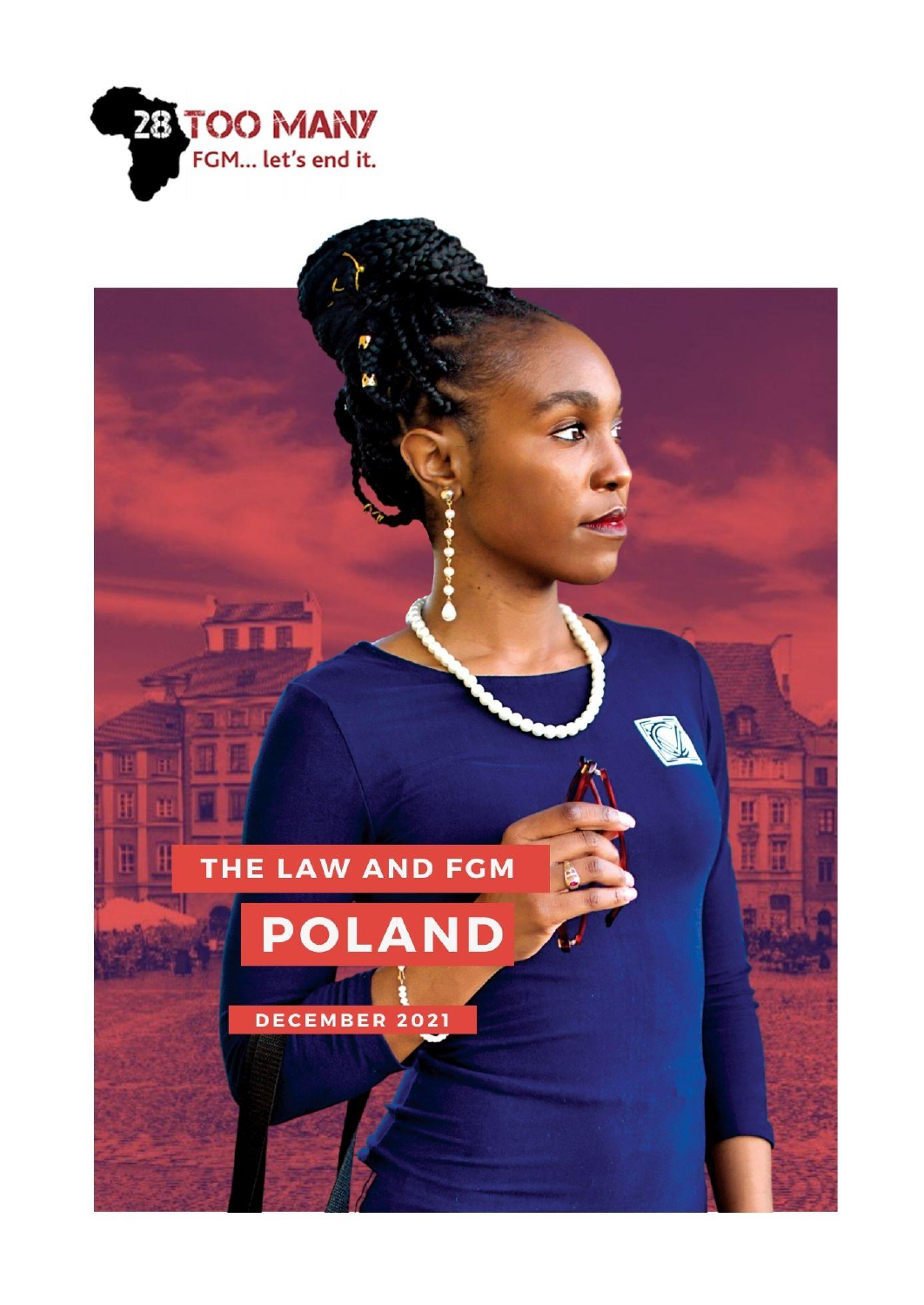# **National Legal Framework**

#### **Overview of National Legal Framework in Poland**

#### *National legislation:*

| $\times$ | Specific law/provision criminalising FGM                                   |
|----------|----------------------------------------------------------------------------|
| X        | Provides a clear definition of FGM                                         |
|          | Criminalises the performance of FGM                                        |
|          | Criminalises the procurement, arrangement and/or assistance of acts of FGM |
|          | Obligation to report incidents of FGM to the authorities                   |
|          | Criminalises the participation of medical professionals in acts of FGM     |
| X        | Extraterritorial application regardless of double criminality              |
|          |                                                                            |

### **Introduction**

Poland is a country in eastern Europe with an estimated population of 38.2 million.<sup>1</sup> Poland is unitary republic with a parliamentary democracy and has a civil-law legal system.

#### **FGM Prevalence**

There is no recent or representative information available on the prevalence of female genital mutilation (*FGM*) in Poland, either for girls and women who have undergone FGM or those who are at risk of FGM.<sup>2</sup>

### **National Legal Framework**

#### **General Law**

There is no specific law or provision criminalising FGM in Poland, nor has 28 Too Many encountered any statements by the Polish Government condemning FGM or confirming the application of general criminal law to the practice. However, Poland has ratified the **Istanbul Convention** and other international conventions condemning FGM and general criminal law does apply implicitly to FGM.<sup>3</sup>

FGM would most likely fall under either **Article 156** or **Article 157 of the Polish Penal Code (1997)** (the *Criminal Code*) which, respectively, criminalise inflicting 'grievous bodily harm' and 'bodily harm'.

**Article 156(1)(2)** prescribes that bodily harm is considered 'grievous' if it caused, *inter alia*, a significant disfigurement or deformation of the body. This could apply to FGM, particularly Types II and III (according to the categorisations of the World Health Organization); however, this depends on what is considered a 'significant disfigurement or deformation'.

**Article 157(1)** prescribes that any injury or health impairment not specified by Article 156(1) will be considered 'bodily harm'. This applies to all forms of FGM.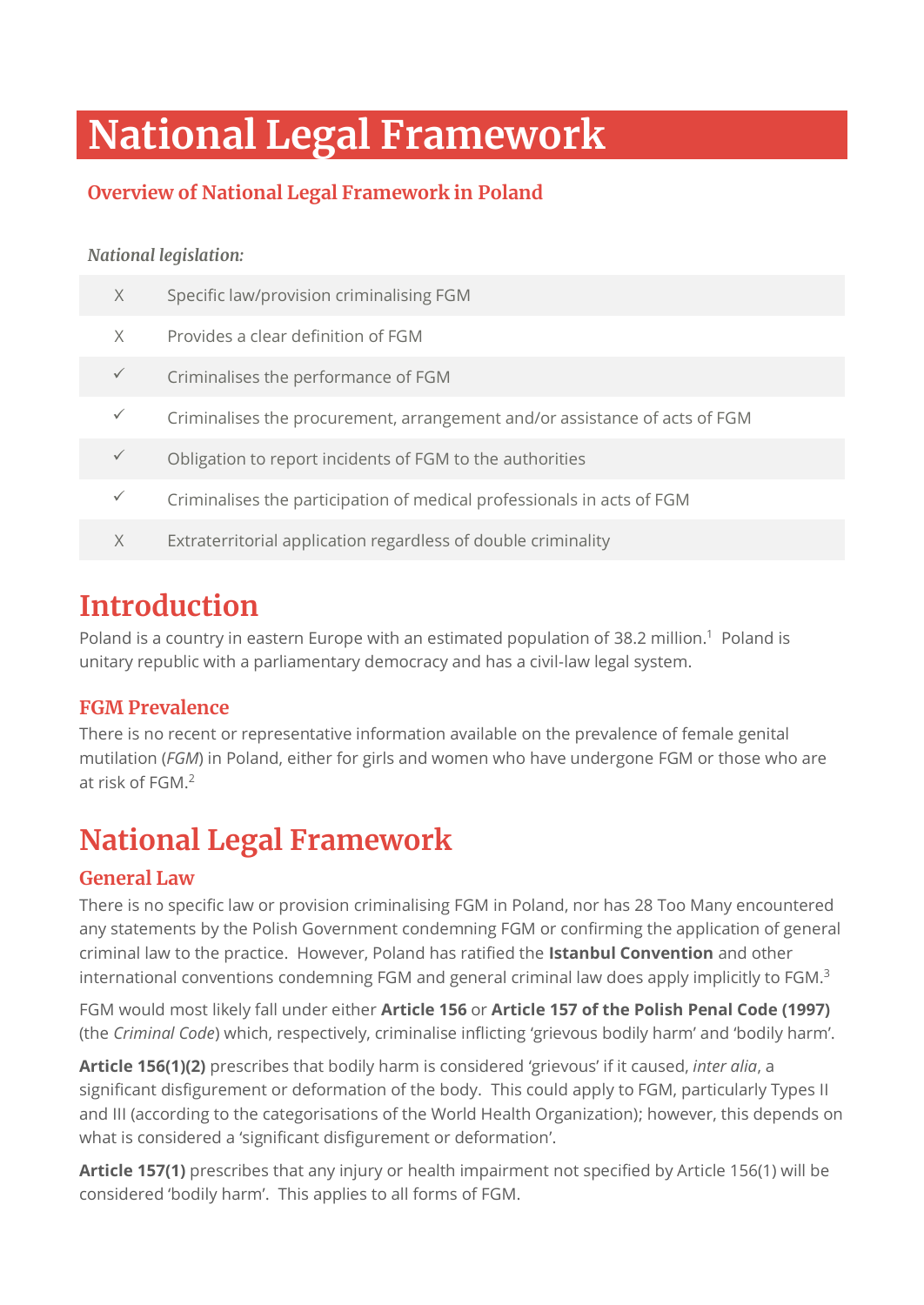The role of consent is not mentioned in either **Article 156** or **Article 157**, nor is there a general provision on the effect of consent on the criminality of an act. Presumably, FGM is a criminal offence regardless of the consent of the victim.

The **Criminal Code** does not provide general aggravating circumstances or specific aggravating circumstances applicable to acts under **Articles 156 and 157**. However, **Article 207(1)** does separately criminalise physically mistreating a person who is close to or otherwise a dependant of the perpetrator, a minor or otherwise particularly vulnerable due to a mental or physical condition. **Article 207(2)** does contain an aggravating circumstance: when the offence was committed with particular cruelty.

#### **Definition of FGM**

Polish law does not contain a definition of 'FGM', nor has 28 Too Many been able to find any government source defining it.

#### **Women and Girls of All Ages**

The performance of FGM on women and girls of all ages has been criminalised in Poland. **Articles 156 and 157 of the Criminal Code** do not contain an age restriction for the victim; however, **Article 207** does specifically focus on, *inter alia*, minors.

#### **Procuring, Aiding and Abetting**

Procuring, aiding and abetting FGM are criminalised in Poland through general criminal law.

Procuring FGM – when someone has a cutter (or any other person) perform FGM on the victim – qualifies someone as a 'perpetrator'. **Article 18(1) of the Criminal Code** prescribes that not only the person who has committed an offence, but also a person who has directed the commission of an offence by another person is deemed a 'perpetrator'.

Aiding and abetting FGM would fall under **Article 18(3)**, which criminalises intentionally facilitating the commission of an offence, particularly by providing the tools or means of transport, or giving counsel or information.

**Article 19** prescribes that aiders and abettors may receive the same sentence as a perpetrator or it may be mitigated on the discretion of the court.

#### **Allowing the Use of Premises**

Allowing the use of premises for FGM is criminalised in Poland through general criminal law. Allowing the use of premises can qualify as intentionally facilitating the commission of an offence (through means), thus classifying it as 'aiding an offence' under **Article 18(3) of the Criminal Code**.

#### **Providing or Possessing Tools**

Providing tools for FGM is criminalised in Poland through general criminal law. Providing tools for an offence is particularly mentioned by **Article 18(3) of the Criminal Code**, thus qualifying it as 'aiding' an offence.

Possessing tools for FGM has not been criminalised in Poland. There is a specific provision on preparing offences in general criminal law (**Article 19 of the Criminal Code**) and possessing tools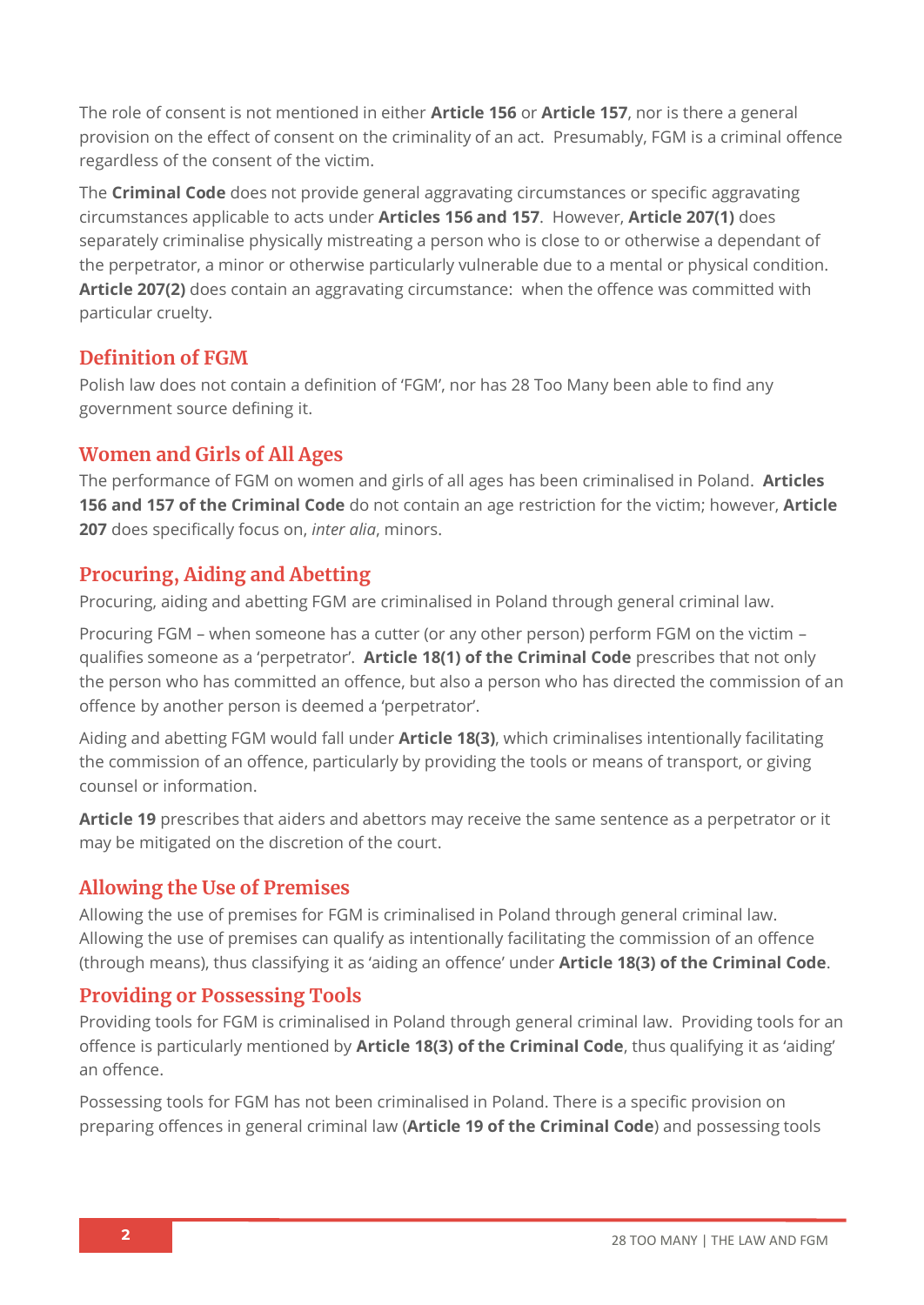does fall under the definition of 'preparing an offence'. However, **Article 19(2)** prescribes that preparatory acts are only criminal offences if the law provides for this, and this is not the case for **Articles 156, 156 and 207 of the Criminal Code**.

#### **Failure to Report FGM**

There is an obligation under general criminal law in Poland to report FGM to the authorities. **Article 304(1) of the Code of Criminal Procedure** prescribes that there is a civil obligation for anyone who has knowledge of the commission of an offence, which can be prosecuted *ex officio*, to report this to the authorities.

Whether or not it is also a criminal offence to fail to report FGM to the authorities is dependent on whether the specific instance of FGM qualifies as 'grievous bodily harm' or 'bodily harm' under **Articles 156 and 157 of the Criminal Code**, respectively. When an instance of FGM would qualify as 'grievous bodily harm' under Article 156, it is a criminal offence to fail to report it to the authorities. **Article 240(1)** criminalises failing to promptly notify the authorities if someone has reliable information on the attempt or commission of an offence as described in, *inter alia*, **Article 156**.

#### **Medicalised FGM**

Medicalised FGM would be criminalised in Poland under **Articles 156, 157 and 207 of the Criminal Code**. There is no specific provision on medicalised FGM in the Criminal Code, nor one on malpractice by a licensed medical professional or medical quackery.

#### **Extraterritoriality**

The **Criminal Code** extends extraterritorial application of Polish criminal law to the commission of FGM abroad; however, this is always under the requirement of double criminality.

**Article 109** prescribes that Polish criminal law applies to persons with Polish nationality if they commit an offence abroad, and **Article 110** prescribes that Polish criminal law applies to anyone who commits an offence against, *inter alia*, a person with Polish nationality. However, **Article 111**  prescribes that Polish criminal law can only be applied to an offence if the act has also been criminalised in the country where it was committed.

### **Penalties**

Penalties are dependent on the form of bodily harm that a specific instance of FGM is judged to have inflicted, or under which offence a specific instance of FGM is judged to fall, and on whether any aggravating circumstances apply.

- **Article 156(1) of the Criminal Code** prescribes a sentence of *at least three years' imprisonment* for causing grievous bodily harm.
- **Article 157(1) of the Criminal Code** prescribes a sentence of *three months' to five years' imprisonment* for causing bodily harm.
- **Article 207(1) of the Criminal Code** prescribes a sentence of *three months' to five years' imprisonment* for mistreating a close or dependent person.
- **Article 207(2) of the Criminal Code** prescribes a sentence of *one- to ten-years' imprisonment* for mistreating a close or dependent person with particular cruelty.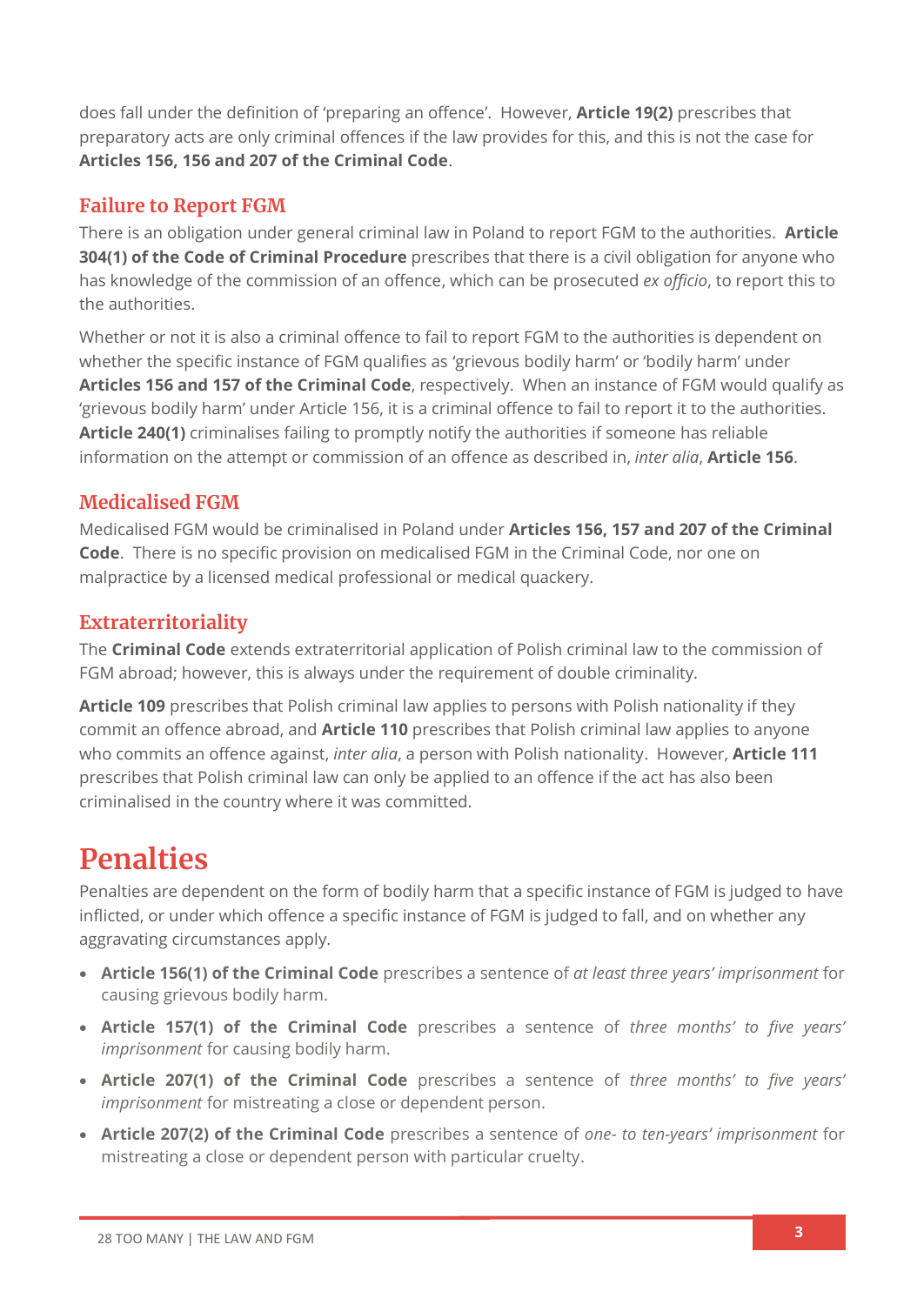Those who procure FGM are considered 'perpetrators' under **Article 18(1)** and are thus liable to the abovementioned sentences.

Those who aid in and abet FGM are liable to the same sentences as a perpetrator; mitigation is left to the discretion of a court as prescribed by **Article 19**.

**Article 240(1)** prescribes a sentence of *up to three years' imprisonment* for failing to report the offence under Article 156.

### **Protection**

#### **Protecting Uncut Girls and Women**

Uncut girls can be protected through child protection laws in general civil law.

**Article 109(1) of the Family and Guardianship Code** (the *Family Code*) prescribes that, if the welfare of a child is endangered, the guardianship court shall make appropriate orders. **Article 109(2)** gives the court a lot of discretion herein and prescribes that an order may:

oblige the parents to act in a specified way, in particular to work with a 'family assistant' or to attend therapy or counselling (**Article 109(2)(1)**);

determine what actions may not be performed by parents without the court's permission, or subject parents to other restrictions (**Article 109(2)(2)**);

place the exercise of parental authority under the permanent supervision of a court guardian (**Article 109(2)(3)**); and

place a minor out of the home in a foster family, family foster home or in institutional foster care (**Article 109(2)(5)**).

**Article 112–3(1)** prescribes that out-of-home placement can only be ordered if other measures available under **Article 109(2)** have proven to be fruitless in eliminating the threat to a child's welfare, unless it is necessary to immediately provide care for the child due to a serious threat to the child's welfare – in particular, one that could be life-threatening.

There are no specific or general laws protecting uncut women, aside from general criminal law.

# **Implementation of The Law**

#### **Court cases**

There are no Polish court cases in relation to FGM known to 28 Too Many.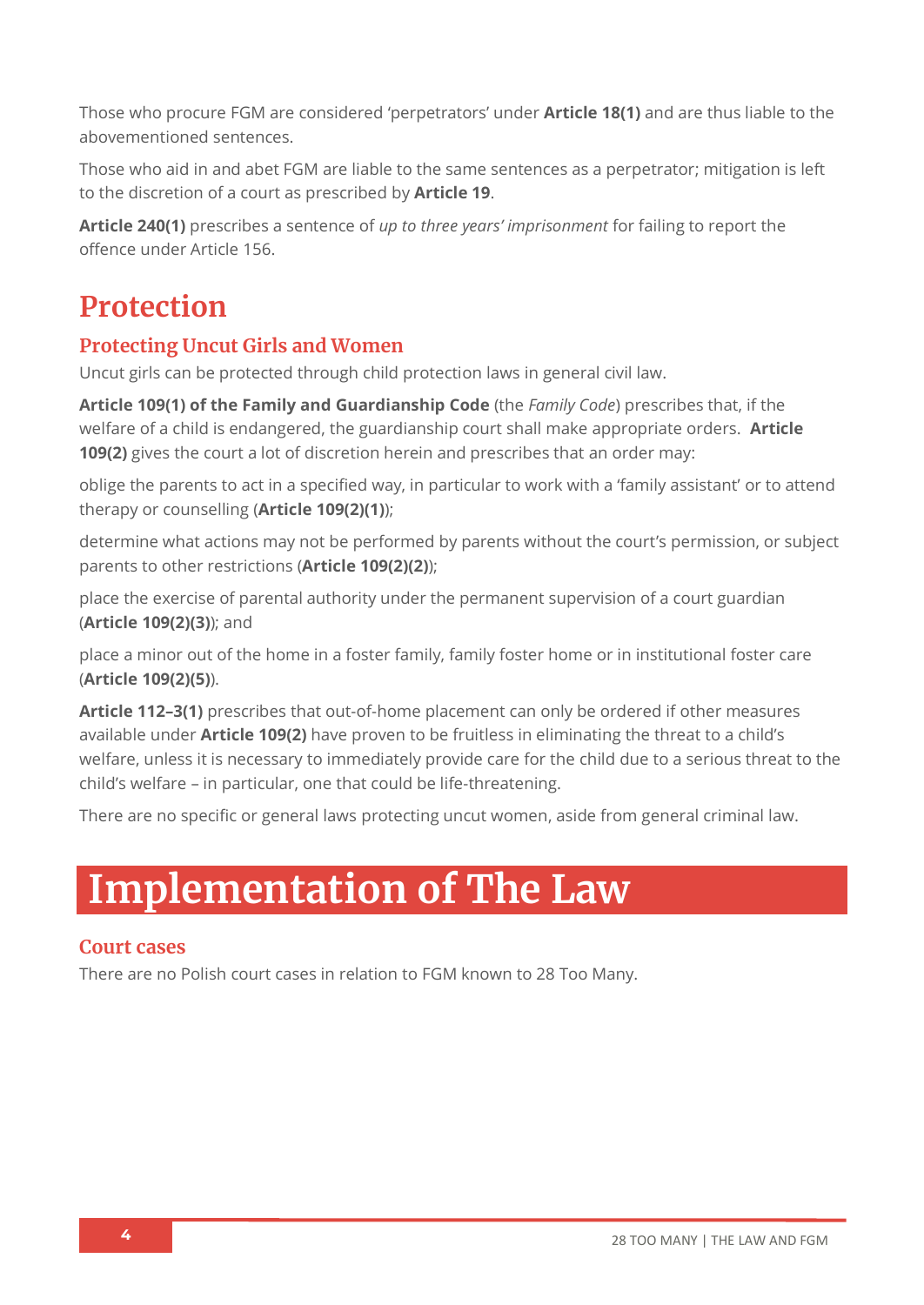# **Conclusions and Recommendations**

#### **Conclusions**

FGM is **not explicitly criminalised** in Poland through a specific law, provision or governmental declaration. However, Poland has ratified conventions condemning FGM, including the Istanbul Convention, and general criminal law does implicitly apply to FGM.

Consequently, the law does not contain a definition of 'FGM' and it is not clear whether all **types of FGM** would fall under general assault laws.

**Procuring, aiding and abetting** FGM would be criminalised through general laws on participation in offences.

In Poland, there is an **obligation to report** FGM to the authorities under general criminal law.

The Criminal Code extends **extraterritorial application** of Polish criminal law to the performance of FGM abroad, under the requirement of double criminality, if either the perpetrator or the victim has Polish nationality.

#### **Recommendations**

We recommend that Poland order an inquiry into the prevalence of FGM and the number of girls and women possibly at risk of it.

We recommend that Poland issue a governmental declaration confirming the application of criminal law to FGM, including a definition of 'FGM' that corresponds to the WHO's and specifying that FGM is criminalised if performed on a woman or girl of any age, regardless of (perceived) consent (especially in the case of a minor).

We also recommend that Poland instate an obligation for (at least) relevant professionals and institutions to report cases where there are reasonable grounds to believe that FGM may be committed imminently.

Finally, we recommend that Poland extend extraterritorial application of Polish criminal law to the performance of FGM abroad, regardless of double criminality, in cases where either the perpetrator or the victim has Polish nationality or is a resident of Poland.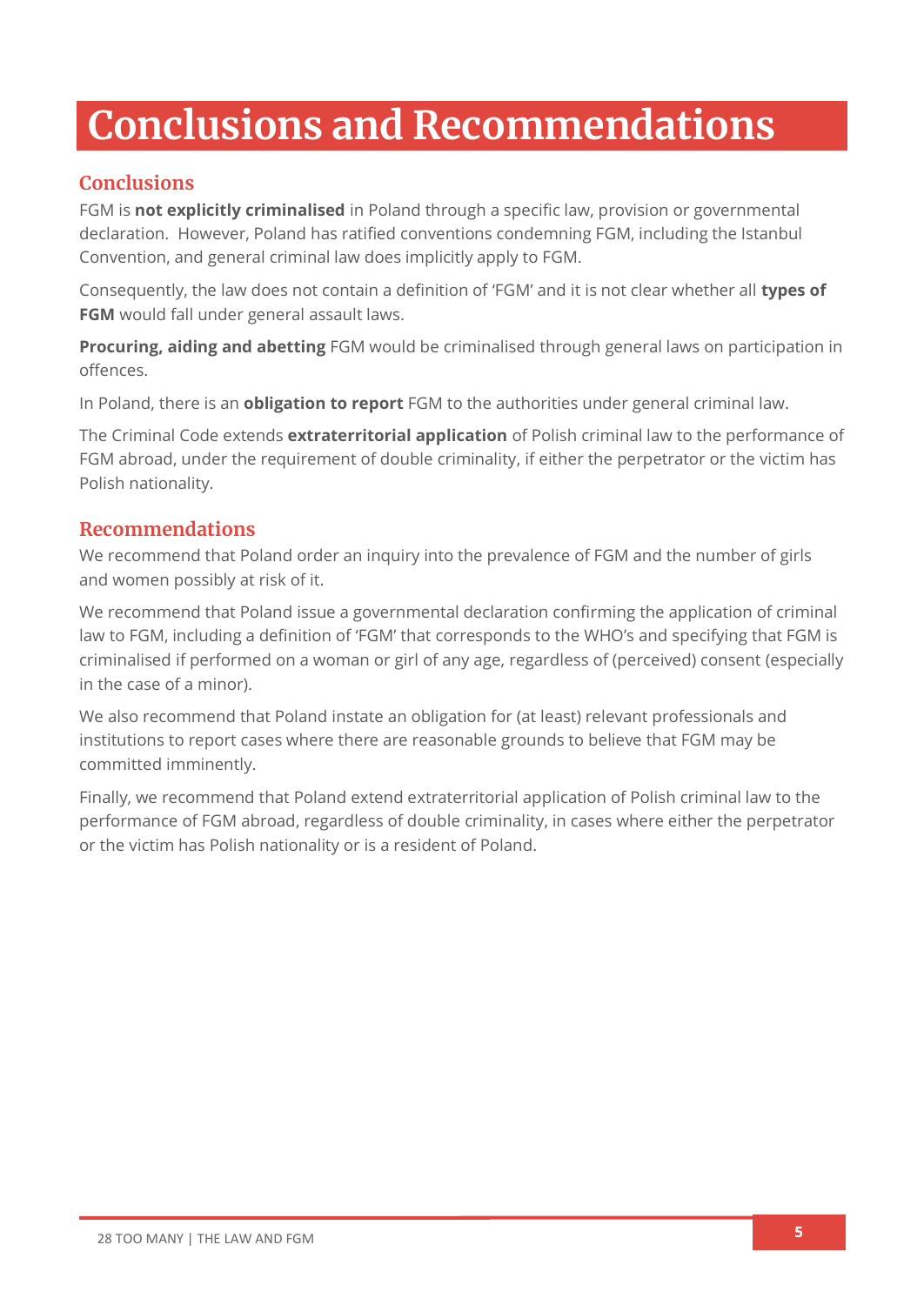# **Appendix I: International and Regional Treaties**

| <b>POLAND</b>                                                                                                    | <b>Signed</b>        | Ratified/<br><b>Acceded</b> | <b>Reservations</b><br>on reporting? |  |  |
|------------------------------------------------------------------------------------------------------------------|----------------------|-----------------------------|--------------------------------------|--|--|
| <b>International</b>                                                                                             |                      |                             |                                      |  |  |
| <b>International Covenant on Civil &amp; Political Rights</b><br>$(1966)$ ( <i>ICCPR</i> ) <sup>4</sup>          | $\checkmark$<br>1967 | $\checkmark$<br>1977        | <b>No</b>                            |  |  |
| <b>International Covenant on Economic, Social &amp;</b><br>Cultural Rights (1966) (ICESCR) <sup>5</sup>          | $\checkmark$<br>1967 | $\checkmark$<br>1977        | <b>No</b>                            |  |  |
| <b>Convention on the Elimination of All forms of</b><br>Discrimination Against Women (1979) (CEDAW) <sup>6</sup> | $\checkmark$<br>1980 | $\checkmark$<br>1980        | <b>No</b>                            |  |  |
| Convention on the Rights of the Child (1989) (CRC) <sup>7</sup>                                                  | $\checkmark$<br>1990 | $\checkmark$<br>1991        | No                                   |  |  |
| <b>Regional</b>                                                                                                  |                      |                             |                                      |  |  |
| <b>Istanbul Convention</b> <sup>8</sup>                                                                          | $\checkmark$<br>2012 | $\checkmark$<br>2015        | Yes*                                 |  |  |
| <b>European Convention on Human Rights<sup>9</sup></b>                                                           | $\checkmark$<br>1991 | $\checkmark$<br>1993        | <b>No</b>                            |  |  |

*\* In accordance with Article 78, paragraph 2, the Republic of Poland reserves the right not to apply the Convention when the offence is committed by a person whose habitual residence is the Republic of Poland. In accordance with Article 78, paragraph 2, the Republic of Poland reserves hereby that Article 58 of the Convention shall not be applied in respect of Articles 37, 38 and 39 of the Convention. In accordance with Article 78, paragraph 2, the Republic of Poland reserves the right not to apply Article 44, paragraph 1.e, of the Convention except for the cases when the jurisdiction over foreigners results from Polish law.*

**'Signed'**: a treaty is signed by countries following negotiation and agreement of its contents.

**'Ratified'**: once signed, most treaties and conventions must be ratified (i.e. approved through the standard national legislative procedure) to be legally effective in that country.

**'Acceded'**: when a country ratifies a treaty that has already been negotiated by other states.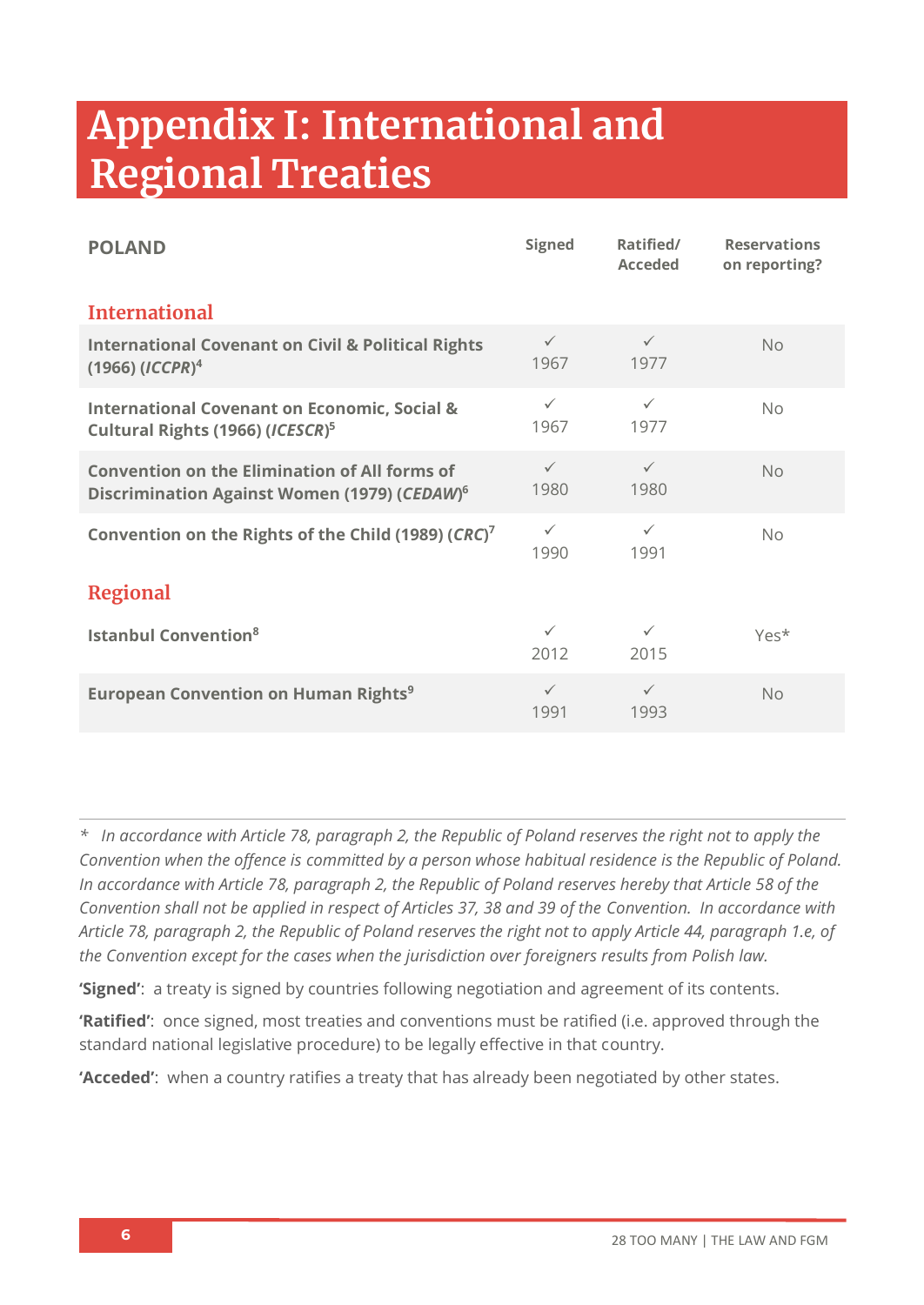# **Appendix II: National Laws**

## **Criminal Code**

#### **Art. 18**

- (1) Odpowiada za sprawstwo nie tylko ten, kto wykonuje czyn zabroniony sam albo wspólnie i w porozumieniu z inną osobą, ale także ten, kto kieruje wykonaniem czynu zabronionego przez inną osobę lub wykorzystując uzależnienie innej osoby od siebie, poleca jej wykonanie takiego czynu.
- (2) Odpowiada za podżeganie, kto chcąc, aby inna osoba dokonała czynu zabronionego, nakłania ją do tego.
- (3) Odpowiada za pomocnictwo, kto w zamiarze, aby inna osoba dokonała czynu zabronionego, swoim zachowaniem ułatwia jego popełnienie, w szczególności dostarczając narzędzie, środek przewozu, udzielając rady lub informacji; odpowiada za pomocnictwo także ten, kto wbrew prawnemu, szczególnemu obowiązkowi niedopuszczenia do popełnienia czynu zabronionego swoim zaniechaniem ułatwia innej osobie jego popełnienie.

#### **Art. 19**

- (1) Sąd wymierza karę za podżeganie lub pomocnictwo w granicach zagrożenia przewidzianego za sprawstwo.
- (2) Wymierzając karę za pomocnictwo sąd może zastosować nadzwyczajne złagodzenie kary.

#### **Art. 109**

Ustawę karną polską stosuje się do obywatela polskiego, który popełnił przestępstwo za granicą.

#### **Art. 110**

- (1) Ustawę karną polską stosuje się do cudzoziemca, który popełnił za granicą czyn zabroniony skierowany przeciwko interesom Rzeczypospolitej Polskiej, obywatela polskiego, polskiej osoby prawnej lub polskiej jednostki organizacyjnej niemającej osobowości prawnej oraz do cudzoziemca, który popełnił za granicą przestępstwo o charakterze terrorystycznym.
- (2) Ustawę karną polską stosuje się w razie popełnienia przez cudzoziemca za granicą czynu zabronionego innego niż wymieniony w § 1, jeżeli czyn zabroniony jest w ustawie karnej polskiej zagrożony karą przekraczającą 2 lata pozbawienia wolności, a sprawca przebywa na terytorium Rzeczypospolitej Polskiej i nie postanowiono go wydać.

#### **Art. 111**

- (1) Warunkiem odpowiedzialności za czyn popełniony za granicą jest uznanie takiego czynu za przestępstwo również przez ustawę obowiązującą w miejscu jego popełnienia.
- (2) Jeżeli zachodzą różnice między ustawą polską a ustawą obowiązującą w miejscu popełnienia czynu, stosując ustawę polską, sąd może uwzględnić te różnice na korzyść sprawcy.
- (3) Warunek przewidziany w § 1 nie ma zastosowania do polskiego funkcjonariusza publicznego, który pełniąc służbę za granicą popełnił tam przestępstwo w związku z wykonywaniem swoich funkcji, ani do osoby, która popełniła przestępstwo w miejscu nie podlegającym żadnej władzy państwowej.

#### **Art. 156**

- § 1. Kto powoduje ciężki uszczerbek na zdrowiu w postaci:
	- 1) pozbawienia człowieka wzroku, słuchu, mowy, zdolności płodzenia,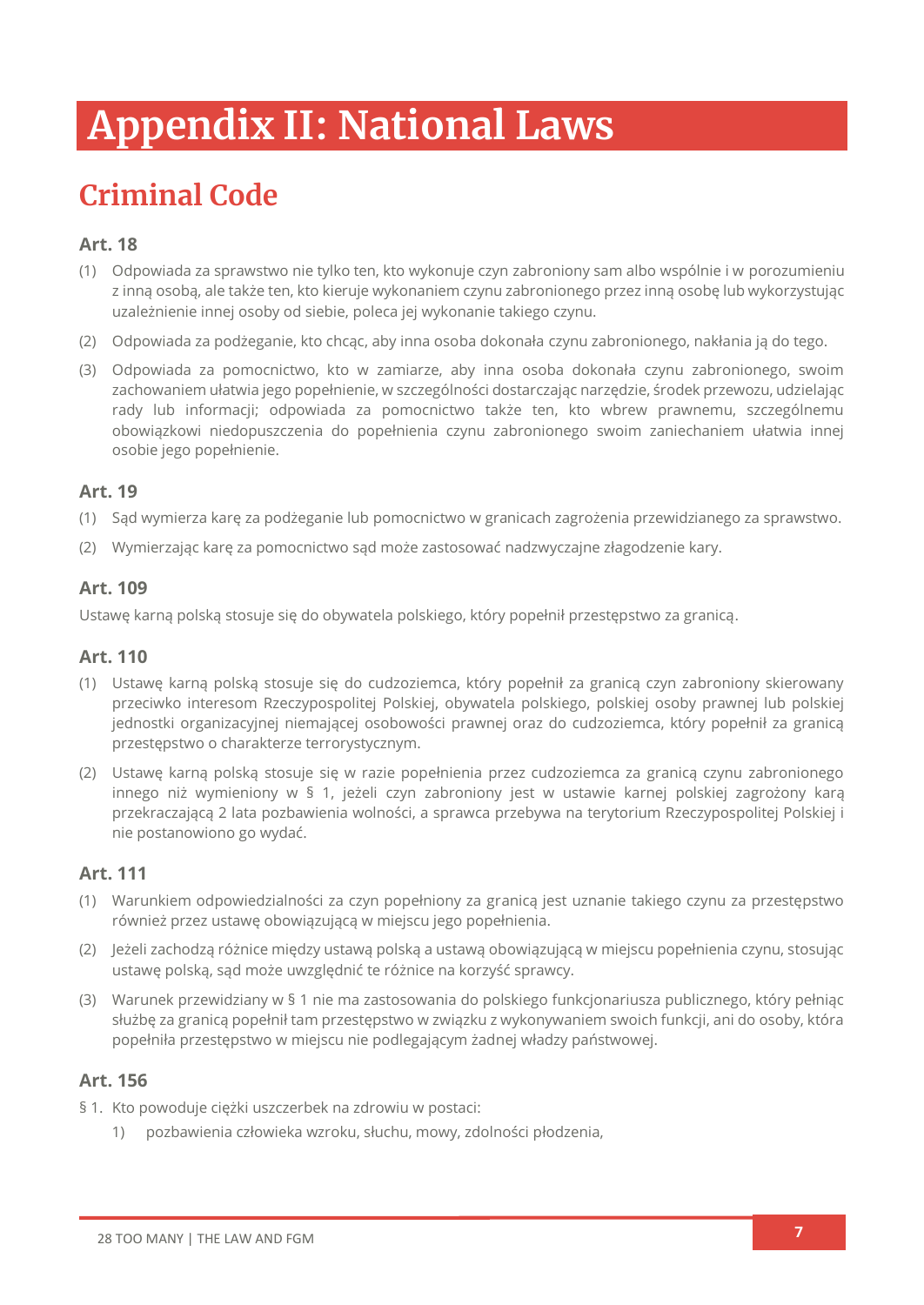2) innego ciężkiego kalectwa, ciężkiej choroby nieuleczalnej lub długotrwałej, choroby realnie zagrażającej życiu, trwałej choroby psychicznej, całkowitej albo znacznej trwałej niezdolności do pracy w zawodzie lub trwałego, istotnego zeszpecenia lub zniekształcenia ciała,

podlega karze pozbawienia wolności na czas nie krótszy od lat 3.

- (2) Jeżeli sprawca działa nieumyślnie, podlega karze pozbawienia wolności do lat 3.
- (3) Jeżeli następstwem czynu określonego w § 1 jest śmierć człowieka, sprawca podlega karze pozbawienia wolności od lat 5, karze 25 lat pozbawienia wolności albo karze dożywotniego pozbawienia wolności.

#### **Art. 157**

- (1) Kto powoduje naruszenie czynności narządu ciała lub rozstrój zdrowia, inny niż określony w art. 156 § 1, podlega karze pozbawienia wolności od 3 miesięcy do lat 5.
- (2) Kto powoduje naruszenie czynności narządu ciała lub rozstrój zdrowia trwający nie dłużej niż 7 dni, podlega grzywnie, karze ograniczenia wolności albo pozbawienia wolności do lat 2.
- (3) Jeżeli sprawca czynu określonego w § 1 lub 2 działa nieumyślnie, podlega grzywnie, karze ograniczenia wolności albo pozbawienia wolności do roku.
- (4) Ściganie przestępstwa określonego w § 2 lub 3, jeżeli naruszenie czynności narządu ciała lub rozstrój zdrowia nie trwał dłużej niż 7 dni, odbywa się z oskarżenia prywatnego, chyba że pokrzywdzonym jest osoba najbliższa zamieszkująca wspólnie ze sprawcą.
- (5) Jeżeli pokrzywdzonym jest osoba najbliższa, ściganie przestępstwa określonego w § 3 następuje na jej wniosek.

#### **Art. 207**

- (1) Kto znęca się fizycznie lub psychicznie nad osobą najbliższą lub nad inną osobą pozostającą w stałym lub przemijającym stosunku zależności od sprawcy, podlega karze pozbawienia wolności od 3 miesięcy do lat 5. § 1a. Kto znęca się fizycznie lub psychicznie nad osobą nieporadną ze względu na jej wiek, stan psychiczny lub fizyczny, podlega karze pozbawienia wolności od 6 miesięcy do lat 8.
- (2) Jeżeli czyn określony w § 1 lub 1a połączony jest ze stosowaniem szczególnego okrucieństwa, sprawca podlega karze pozbawienia wolności od roku do lat 10.
- (3) Jeżeli następstwem czynu określonego w § 1–2 jest targnięcie się pokrzywdzonego na własne życie, sprawca podlega karze pozbawienia wolności od lat 2 do 12.

#### **Art. 240**

- (1) Kto, mając wiarygodną wiadomość o karalnym przygotowaniu albo usiłowaniu lub dokonaniu czynu zabronionego określonego w art. 118, art. 118a, art. 120–124, art. 127, art. 128, art. 130, art. 134, art. 140, art. 148, art. 156, art. 163, art. 166, art. 189, art. 197 § 3 lub 4, art. 198, art. 200, art. 252 lub przestępstwa o charakterze terrorystycznym, nie zawiadamia niezwłocznie organu powołanego do ścigania przestępstw, podlega karze pozbawienia wolności do lat 3.
- (2) Nie popełnia przestępstwa określonego w § 1, kto zaniechał zawiadomienia, mając dostateczną podstawę do przypuszczenia, że wymieniony w § 1 organ wie o przygotowywanym, usiłowanym lub dokonanym czynie zabronionym; nie popełnia przestępstwa również ten, kto zapobiegł popełnieniu przygotowywanego lub usiłowanego czynu zabronionego określonego w § 1.
	- (2a) Nie podlega karze pokrzywdzony czynem wymienionym w § 1, który zaniechał zawiadomienia o tym czynie.
- (3) Nie podlega karze, kto zaniechał zawiadomienia z obawy przed odpowiedzialnością karną grożącą jemu samemu lub jego najbliższym.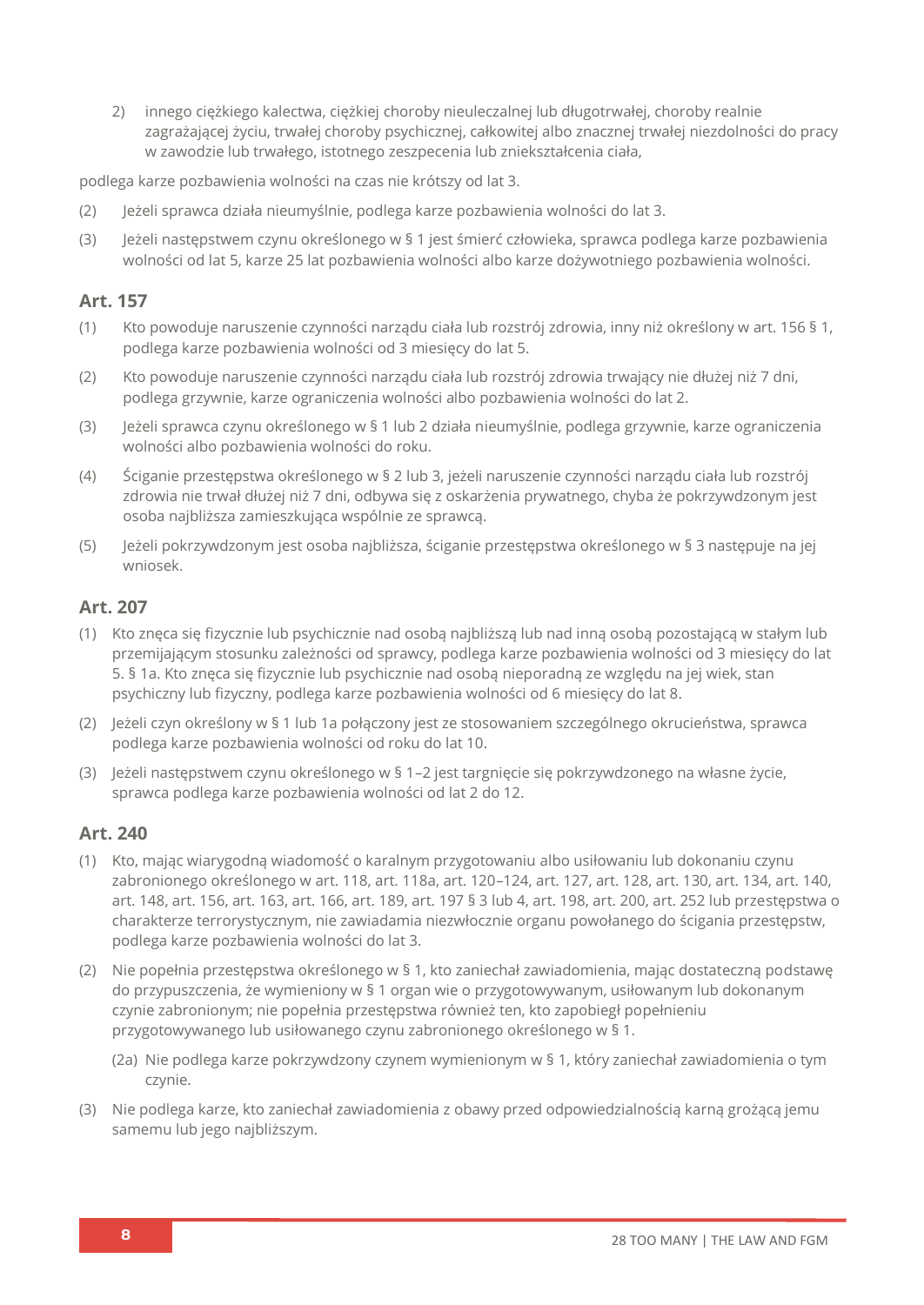## **Family and Guardianship Code**

#### **Art. 109**

- (1) Jeżeli dobro dziecka jest zagrożone, sąd opiekuńczy wyda odpowiednie zarządzenia.
- (2) Sąd opiekuńczy może w szczególności:
	- 1) zobowiązać rodziców oraz małoletniego do określonego postępowania, w szczególności do pracy z asystentem rodziny, realizowania innych form pracy z rodziną, skierować małoletniego do placówki wsparcia dziennego, określonych w przepisach o wspieraniu rodziny i systemie pieczy zastępczej lub skierować rodziców do placówki albo specjalisty zajmujących się terapią rodzinną, poradnictwem lub świadczących rodzinie inną stosowną pomoc z jednoczesnym wskazaniem sposobu kontroli wykonania wydanych zarządzeń;
	- 2) określić, jakie czynności nie mogą być przez rodziców dokonywane bez zezwolenia sądu, albo poddać rodziców innym ograniczeniom, jakim podlega opiekun;
	- 3) poddać wykonywanie władzy rodzicielskiej stałemu nadzorowi kuratora sądowego;
	- 4) skierować małoletniego do organizacji lub instytucji powołanej do przygotowania zawodowego albo do innej placówki sprawującej częściową pieczę nad dziećmi;
	- 5) zarządzić umieszczenie małoletniego w rodzinie zastępczej, rodzinnym domu dziecka albo w instytucjonalnej pieczy zastępczej albo powierzyć tymczasowo pełnienie funkcji rodziny zastępczej małżonkom lub osobie, niespełniającym warunków dotyczących rodzin zastępczych, w zakresie niezbędnych szkoleń, określonych w przepisach o wspieraniu rodziny i systemie pieczy zastępczej albo zarządzić umieszczenie małoletniego w zakładzie opiekuńczo-leczniczym, w zakładzie pielęgnacyjno-opiekuńczym lub w zakładzie rehabilitacji leczniczej.
- (3) Sąd opiekuńczy może także powierzyć zarząd majątkiem małoletniego ustanowionemu w tym celu kuratorowi.
- (4) W przypadku, o którym mowa w § 2 pkt 5, a także w razie zastosowania innych środków określonych w przepisach o wspieraniu rodziny i systemie pieczy zastępczej, sąd opiekuńczy zawiadamia o wydaniu orzeczenia właściwą jednostkę organizacyjną wspierania rodziny i systemu pieczy zastępczej, która udziela rodzinie małoletniego odpowiedniej pomocy i składa sądowi opiekuńczemu, w terminach określonych przez ten sąd, sprawozdania dotyczące sytuacji rodziny i udzielanej pomocy, w tym prowadzonej pracy z rodziną, a także współpracuje z kuratorem sądowym.

#### **Art. 112-3**

- (1) Umieszczenie dziecka w pieczy zastępczej może nastąpić jedynie wówczas, gdy uprzednio stosowane inne środki przewidziane w art. 109 § 2 pkt 1–4 oraz formy pomocy rodzicom dziecka, o których mowa w przepisach o wspieraniu rodziny i systemie pieczy zastępczej, nie doprowadziły do usunięcia stanu zagrożenia dobra dziecka, chyba że konieczność niezwłocznego zapewnienia dziecku pieczy zastępczej wynika z poważnego zagrożenia dobra dziecka, w szczególności zagrożenia jego życia lub zdrowia.
- (2) Umieszczenie dziecka w pieczy zastępczej wbrew woli rodziców wyłącznie z powodu ubóstwa nie jest dopuszczalne.

### **Code of Criminal Procedure**

#### **Art. 304**

(1) Każdy, dowiedziawszy się o popełnieniu przestępstwa ściganego z urzędu, ma społeczny obowiązek zawiadomić o tym prokuratora lub Policję. Przepisy art. 148a oraz art. 156a stosuje się odpowiednio.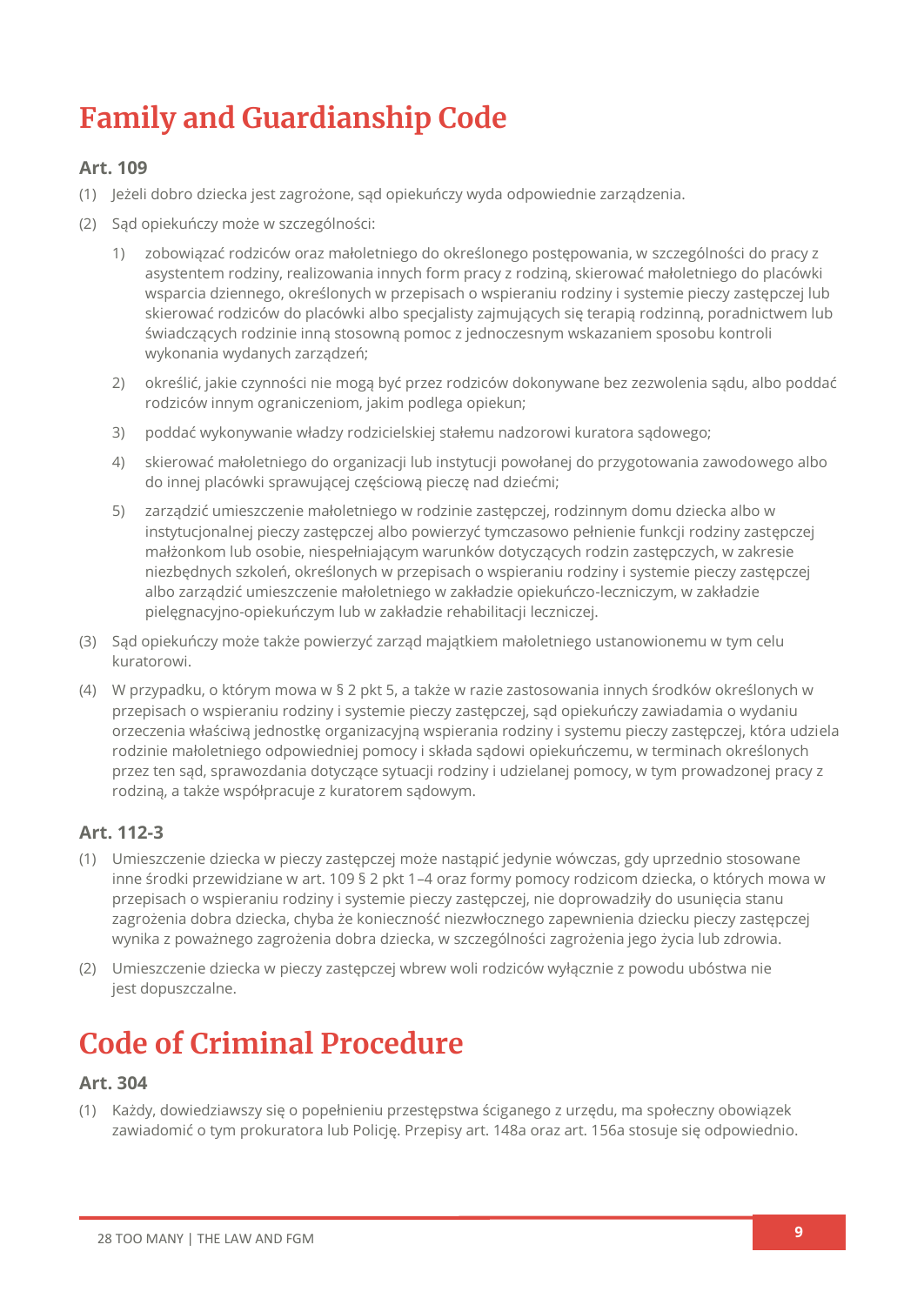- (2) Instytucje państwowe i samorządowe, które w związku ze swą działalnością dowiedziały się o popełnieniu przestępstwa ściganego z urzędu, są obowiązane niezwłocznie zawiadomić o tym prokuratora lub Policję oraz przedsięwziąć niezbędne czynności do czasu przybycia organu powołanego do ścigania przestępstw lub do czasu wydania przez ten organ stosownego zarządzenia, aby nie dopuścić do zatarcia śladów i dowodów przestępstwa.
- (3) Zawiadomienie o przestępstwie lub własne dane świadczące o popełnieniu takiego przestępstwa, co do którego obowiązkowe jest prowadzenie śledztwa przez prokuratora, Policja przekazuje wraz z zebranym materiałem niezwłocznie prokuratorowi.

- 3 Council of Europe (2021) *Chart of signatures and ratifications of Treaty 210, Convention on preventing and combating violence against women and domestic violence*. Available at [https://www.coe.int/en/web/conventions/full-list/-/conventions/treaty/197/](https://www.coe.int/en/web/conventions/full-list/-/conventions/treaty/197/?module=signatures-by-treaty&treatynum=210) [?module=signatures-by-treaty&treatynum=210](https://www.coe.int/en/web/conventions/full-list/-/conventions/treaty/197/?module=signatures-by-treaty&treatynum=210) (accessed 5 August 2021).
- 4 *International Covenant on Civil and Political Rights* (1966) United Nations Treaty Collection: Status of Treaties*.* Available at [https://treaties.un.org/Pages/](https://treaties.un.org/Pages/ViewDetails.aspx?src=TREATY&mtdsg_no=IV-4&chapter=4&clang=_en) [ViewDetails.aspx?src=TREATY&mtdsg\\_no=IV-4&chapter=4&clang=\\_en](https://treaties.un.org/Pages/ViewDetails.aspx?src=TREATY&mtdsg_no=IV-4&chapter=4&clang=_en) (accessed 5 August 2021).
- 5 *International Covenant on Economic, Social and Cultural Rights* (1966) United Nations Treaty Collection: Status of Treaties. Available at [https://treaties.un.org/Pages/](https://treaties.un.org/Pages/ViewDetails.aspx?src=TREATY&mtdsg_no=IV-3&chapter=4) [ViewDetails.aspx?src=TREATY&mtdsg\\_no=IV-3&chapter=4](https://treaties.un.org/Pages/ViewDetails.aspx?src=TREATY&mtdsg_no=IV-3&chapter=4) (accessed 5 August 2021).
- 6 *Convention on the Elimination of All Forms of Discrimination Against Women* (1979) United Nations Treaty Collection: Status of Treaties. Available at [https://treaties.un.org/Pages/](https://treaties.un.org/Pages/ViewDetails.aspx?src=IND&mtdsg_no=IV-8&chapter=4&clang=_en#9) [ViewDetails.aspx?src=IND&mtdsg\\_no=IV-8&chapter=4&clang=\\_en#9](https://treaties.un.org/Pages/ViewDetails.aspx?src=IND&mtdsg_no=IV-8&chapter=4&clang=_en#9) (accessed 5 August 2021).
- 7 *Convention on the Rights of the Child* (1989) United Nation Treaty Collection: Status of Treaties. Available at [https://treaties.un.org/pages/ViewDetails.aspx?src=TREATY&mtdsg\\_no=IV-11&chapter=4&clang=\\_en](https://treaties.un.org/pages/ViewDetails.aspx?src=TREATY&mtdsg_no=IV-11&chapter=4&clang=_en) (accessed 5 August 2021).
- 8 Council of Europe (2021) *Chart of signatures and ratifications of Treaty 210, Convention on preventing and combating violence against women and domestic violence*. Available at [https://www.coe.int/en/web/conventions/full-list/-/conventions/treaty/197/](https://www.coe.int/en/web/conventions/full-list/-/conventions/treaty/197/?module=signatures-by-treaty&treatynum=210) [?module=signatures-by-treaty&treatynum=210](https://www.coe.int/en/web/conventions/full-list/-/conventions/treaty/197/?module=signatures-by-treaty&treatynum=210) (accessed 5 August 2021).

<sup>1</sup> Statistics Poland (2021) Basic Data. Available at<https://stat.gov.pl/en/basic-data/> (accessed 5 August 2021).

<sup>2</sup> European Institute for Gender Equality (2013) *Current situation of female genital mutilation in Poland*. Available a[t https://eige.europa.eu/publications/current-situation-and-trends-female-genital-mutilation](https://eige.europa.eu/publications/current-situation-and-trends-female-genital-mutilation-poland)[poland](https://eige.europa.eu/publications/current-situation-and-trends-female-genital-mutilation-poland) (accessed 5 August 2021).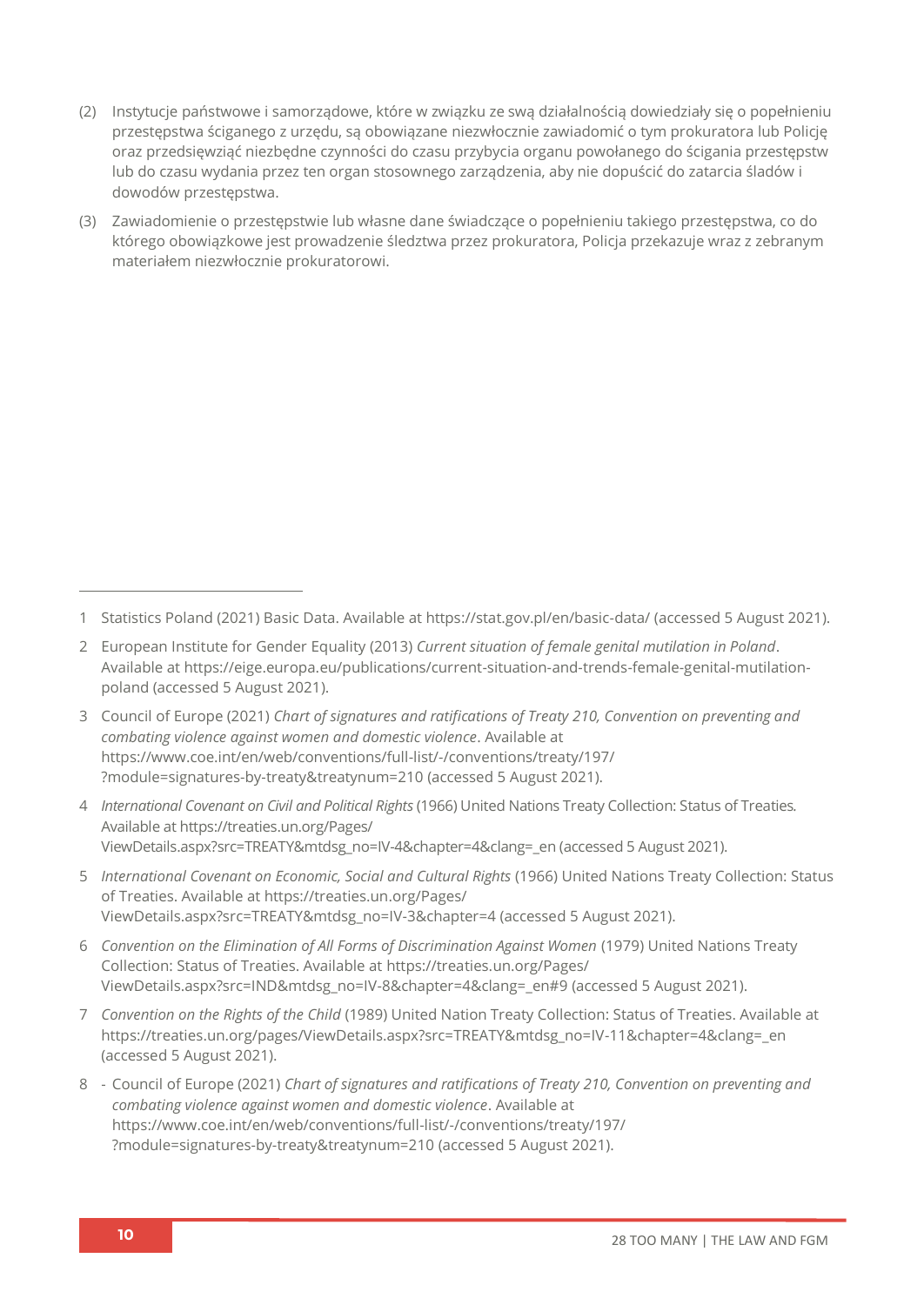- Council of Europe (2021) *Reservations and Declarations for Treaty 210, Convention on preventing and combating violence against women and domestic violence*. Available at [https://www.coe.int/en/web/conventions/full-list/-/conventions/treaty/197/](https://www.coe.int/en/web/conventions/full-list/-/conventions/treaty/197/?module=declarations-by-treaty&numSte=210&codeNature=0) [?module=declarations-by-treaty&numSte=210&codeNature=0](https://www.coe.int/en/web/conventions/full-list/-/conventions/treaty/197/?module=declarations-by-treaty&numSte=210&codeNature=0) (accessed 5 August 2021).
- 9 Council of Europe (2021) *Chart of Signatures and Ratifications of Treaty 005, Convention for the Protection of Human Rights and Fundamental Freedoms*. Available a[t coe.int/en/web/conventions/full-list/-](file:///C:/Users/Danica/Desktop/Law%20Reports/coe.int/en/web/conventions/full-list/-/conventions/treaty/005/signatures) [/conventions/treaty/005/](file:///C:/Users/Danica/Desktop/Law%20Reports/coe.int/en/web/conventions/full-list/-/conventions/treaty/005/signatures) [signatures?module=signatures-by-treaty&treatynum=005](file:///C:/Users/Danica/Desktop/Law%20Reports/coe.int/en/web/conventions/full-list/-/conventions/treaty/005/signatures) (accessed 5 August 2021).
	- Council of Europe (2021) *Reservations and Declarations for Treaty 005, Convention for the Protection of Human Rights and Fundamental Freedoms*. Available at [https://www.coe.int/en/web/conventions/full-list/-](https://www.coe.int/en/web/conventions/full-list/-/conventions/treaty/005/?module=declarations-by-treaty&numSte=005&codeNature=0) [/conventions/treaty/005/](https://www.coe.int/en/web/conventions/full-list/-/conventions/treaty/005/?module=declarations-by-treaty&numSte=005&codeNature=0)

[?module=declarations-by-treaty&numSte=005&codeNature=0](https://www.coe.int/en/web/conventions/full-list/-/conventions/treaty/005/?module=declarations-by-treaty&numSte=005&codeNature=0) (accessed 5 August 2021).

#### *Cover images:*

*Image of Warsaw, Poland by S-F Tur from [www.shutterstock.com,](http://www.shutterstock.com/) image ID: 438396013. Portrait of woman by Vic-J from www.unsplash.com, image ID: ygUoAQFP0. Please note that the use of a photograph of any girl or woman in this report does not imply that she has, nor has not, undergone FGM.*